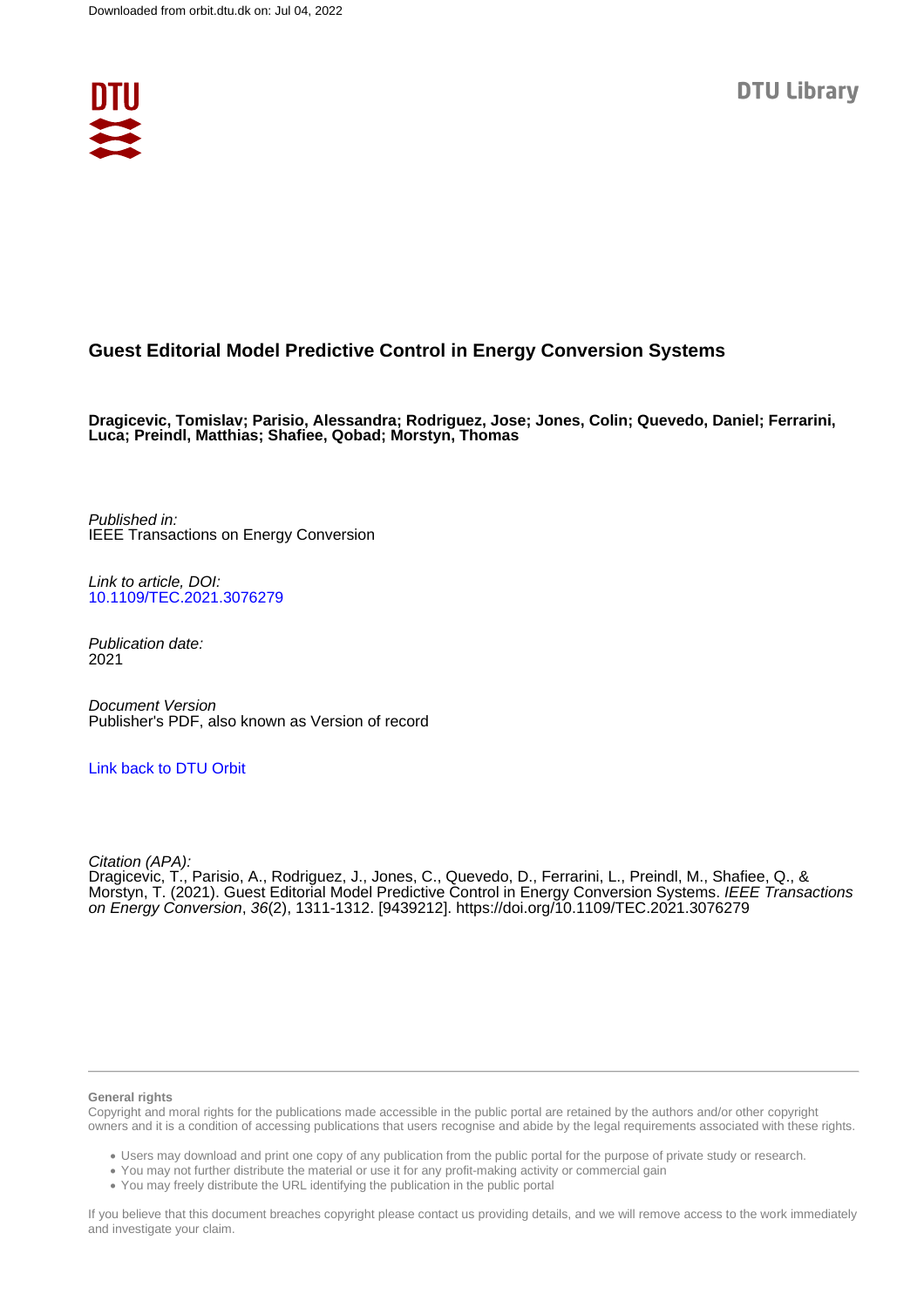# Guest Editorial Model Predictive Control in Energy Conversion Systems

**M** ODEL predictive control (MPC) refers to a broad range<br>of control strategies that make explicit use of a model of<br>the system/devise to be controlled ortimally. In order to obtain the system/device to be controlled optimally. In order to obtain the optimal control signal (or sequence of control signals), MPC optimizes a certain cost function at regular intervals. Due to its unique capabilities to deal with constraints on actuators and system states as well as its theoretical basis, MPC has been widely received and successfully used for many decades, mostly for control of slow industrial plants. However, with continuous advances of control theory and increasing computational capabilities of modern microprocessors, this control strategy has recently became a technically feasible solution for control of energy conversion systems that operate at much faster times scales. Some notable examples of such systems are non-conventional electric power generating and energy storage equipment, electric machinery and electrical vehicles, where electrical power converters commonly regulate energy conversion process (including maximum power extraction, variable speed operation, charging). These individual systems can also make use of advanced energy conversion and communication technologies in order to coordinately support the legacy grid or to form and effectively control small autonomous grids, also known as microgrids. This Special Section of the IEEE TRANSACTIONS ON ENERGY CONVERSION presents the latest discoveries and results in the area of MPC applications for control of power and energy conversion systems.

A total of 102 abstracts were received, and 57 full papers were invited for full submission. After a selective review process, 24 papers are finally selected for publications in this Special Section. The Special Section opens with two parts "Review Type" papers entitle "*A Review of Predictive Control Techniques for Switched Reluctance Machine Drives. Part I: Fundamentals and Current Control*" and "*A Review of Predictive Control Techniques for Switched Reluctance Machine Drives. Part II: Torque Control, Assessment and Challenges*" where different aspects of MPC techniques for Switched Reluctance Machine Drives are covered. The other 22 papers accepted for publications in this Special Section reveals the wide diversity of relevant topics included:

- $\bullet$  An Optimal Non-Integer MPC-based Load Frequency Control for Modern AC Power Grids with V2G Technology
- - Hybrid Model Predictive Control of DC-DC Boost Converters with Constant Power Load
- - Discrete Space Vector Modulation Based Model Predictive Flux Control with Reduced Switching Frequency for IM Drive
- Multistage Predictive Current Control Based on Virtual Vectors for the Reduction of Current Harmonics in Six-Phase PMSMs
- Stable shortest horizon FCS-MPC output voltage control in non-minimum phase boost-type converters based on inputstate linearization
- Grid-aware Distributed Model Predictive Control of Heterogeneous Resources in a Distribution Network: Theory and Experimental Validation
- Robust Model Predictive Control of DC-DC Floating Interleaved Boost Converter with Multiple Uncertainties
- Distributed MPC of Residential Energy Storage for Voltage Regulation and Peak Shaving Along Radial Distribution Feeders
- Design of a Linear Time-Varying Model Predictive Control Energy Regulator for Grid-Tied VSCs
- - Data-Driven Stochastic Model Predictive Control for DC-Coupled Residential PV-Storage Systems
- - Model Predictive Controller Utilized as an Observer for Inter-Turn Short Circuit Detection in Induction Motors
- - Optimization-Based Fast-Frequency Estimation and Control of Low-Inertia Microgrids
- An MPC Based Algorithm for a Multipurpose Grid Integrated Solar PV System with Enhanced Power Quality and PCC Voltage Assist
- Optimal Virtual Power Plant Management for Multiple Grid Support Services
- Model Predictive Torque Control for Dual Three-Phase PMSMs with Simplified Deadbeat Solution and Discrete Space-Vector Modulation
- Grid congestion mitigation and battery degradation minimisation using model predictive control in PV-based microgrid
- - Model-Based Predictive Rotor Current Control Strategy for Indirect Power Control of a DFIM Driven by an Indirect Matrix Converter
- $\bullet$  Model Predictive Control for Torque Ripple Suppression Caused by Misalignment of the Gearbox
- Robust Nonlinear Economic MPC based Management of a Multi Energy Microgrid
- $\bullet$  MPC Based Centralized Voltage and Reactive Power Control for Active Distribution Networks

Digital Object Identifier 10.1109/TEC.2021.3076279

<sup>0885-8969 © 2021</sup> IEEE. Personal use is permitted, but republication/redistribution requires IEEE permission. See https://www.ieee.org/publications/rights/index.html for more information.